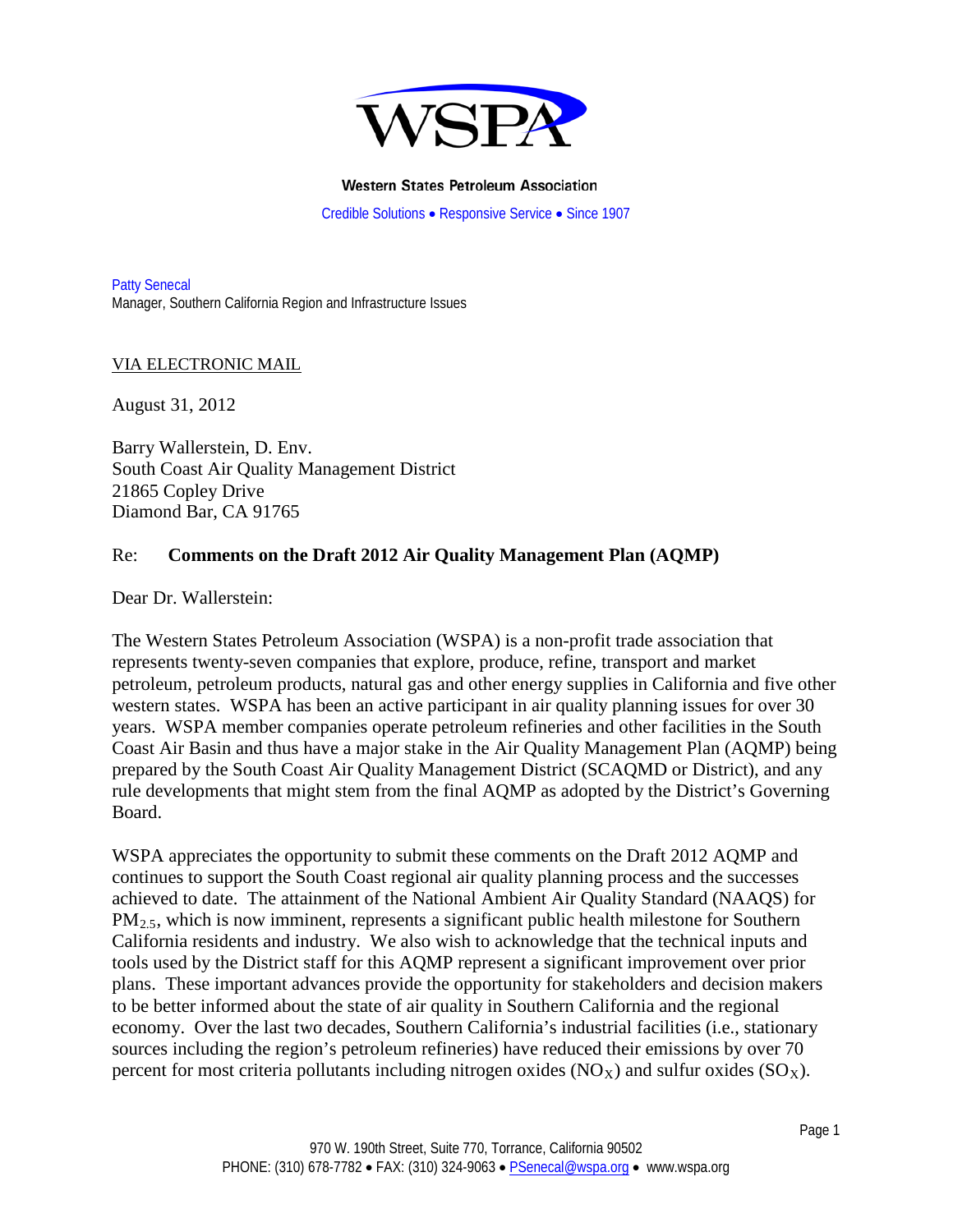This letter presents WSPA's general comments, with detailed comments on specific AQMP measures to follow under a separate letter. WSPA may submit additional comments during this process as the District releases additional 2012 AQMP documents including, but not limited to a reported second Draft AQMP. We understand all submissions will be given due consideration by the District staff and the Governing Board.

Our general comments on the Draft 2012 AQMP (dated July 2012) are as follows:

## **1.** Although the District has prepared an integrated AQMP that addresses both PM<sub>2.5</sub> and **ozone, the focus of the 2012 AQMP control strategy and the associated State**  Implementation Plan (SIP) submittal, should be limited exclusively to the PM<sub>2.5</sub> plan **consistent with EPA requirements.**

The District's current obligation under the Clean Air Act is to prepare an AQMP to attain the PM<sub>2.5</sub> standard and continuing to implement 2007 AQMP measures. Showing attainment of the 8-hour ozone standard is the obligation of the 2015 AQMP. This strategy makes sense because there are scientific and technical improvements that need to be made before the District can provide a meaningful update to the basin's ozone strategy at this time. The magnitude of the ozone challenge for future milestone years (i.e., 2023 and 2032) is a function of forecasts and assumptions which will only become better understood with time, but under any scenario the District's "Black Box" commitment under Clean Air Act Section 182(e)(5) still requires significant emission reductions for which this plan quantifies very little. That is because the overwhelming majority of these emission reductions must come from transportation and can only be provided by new technologies which are as yet unidentified. While the District has "sketched out" a path for identification, development and commercialization of such technologies, this part of the AQMP remains speculative. Meanwhile, potential co-benefits from other regulatory initiatives like the California Air Resources Board's (CARB) AB32 Program (e.g., Cap-and-Trade, Low Carbon Fuel Standard, etc.) remain largely unconsidered in this plan.

Given these facts, there is no benefit to pushing new ozone measures into the SIP at this time. Rather, such action would only serve to unnecessarily constrain the future options available to the District and Southern California businesses. The District should wait and develop the revised ozone attainment strategy when it is required as part of the 2015 AQMP. At that time, we will all have a better understanding of the needed emission reductions and better information on the economic factors and technologies required to meet the region's air quality challenge. New control measures in the 2012 AQMP and the associated SIP submittal should be limited exclusively to the  $PM_{2.5}$  attainment demonstration consistent with EPA requirements.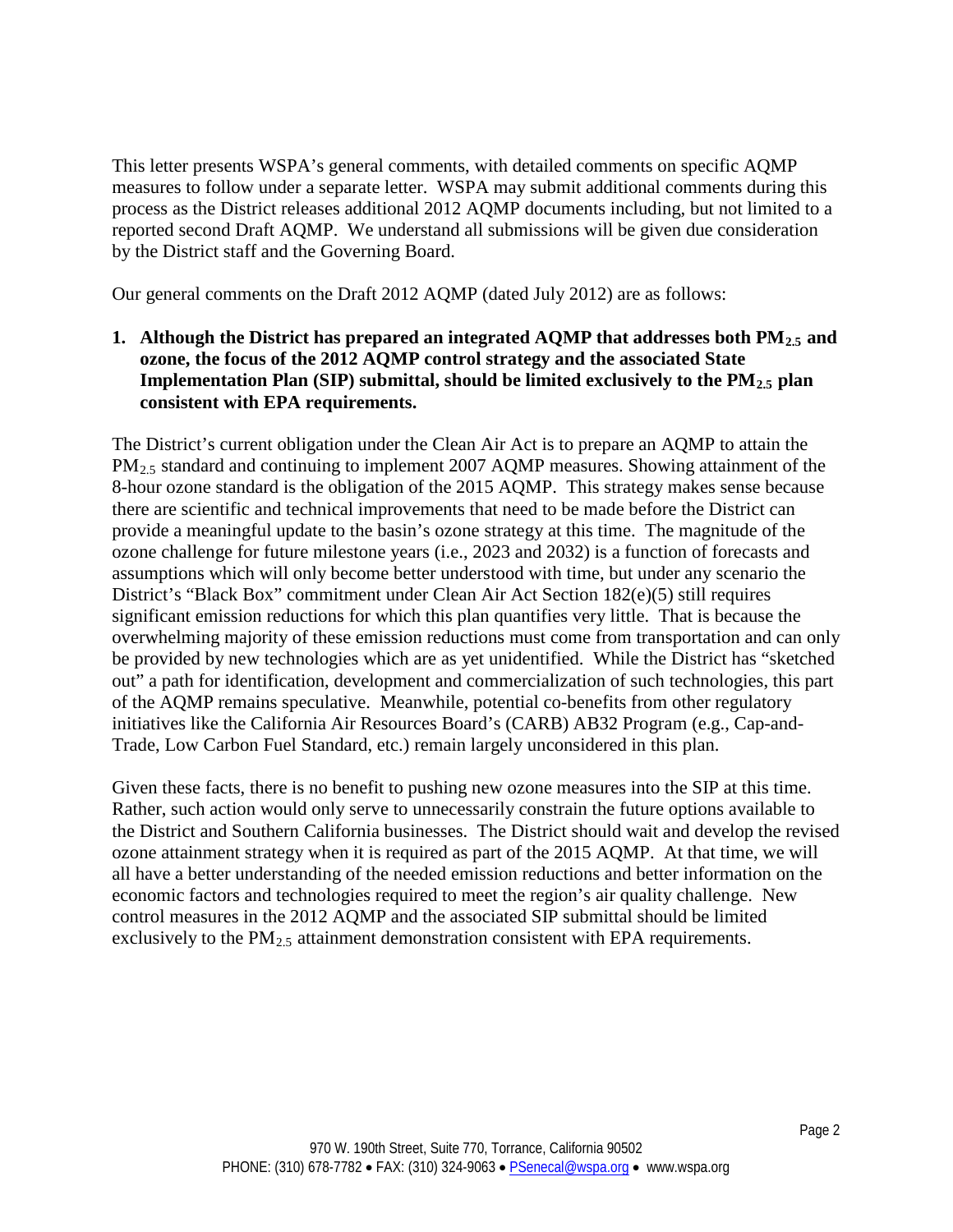# **2. WSPA agrees that the region can attain the PM2.5 NAAQS by 2014 through the use of focused, time & place control measures. This is the most efficient and cost effective path to attainment of the PM2.5 standard.**

Most of the basin is already in attainment of the  $PM_{2.5}$  NAAQS, and the District's modeling forecast suggests that the area around the Mira Loma monitoring station will be very close to achieving the standard by 2014. Based on the information provided in the Draft AQMP, measures BCM-01 and BCM-02 are by themselves sufficient to demonstrate  $PM_{2.5}$  attainment in 2014. These measures would enhance restrictions on residential wood burning (BCM-01) and open burning (BCM-02) whenever key areas of the air basin are forecast to approach the federal 24-hour  $PM<sub>2.5</sub>$  standard. Similar measures been successfully implemented in other jurisdictions and are technologically feasible and cost effective.

The Draft AQMP currently proposes eight short term  $PM_{2.5}$  control measures, but as summarized in Table 1, only three of these measures have any quantified emissions benefits for 2014.

| 2014 Emissions              | <b>NO<sub>x</sub></b> | <b>SO<sub>x</sub></b> | <b>PM2.5</b> | <b>VOC</b> | <b>NOx Equiv</b> | Reference                    |
|-----------------------------|-----------------------|-----------------------|--------------|------------|------------------|------------------------------|
| <b>Baseline Emissions</b>   | 499.9                 | 18.4                  | 70.4         | 451.4      | 1821.6           | App III, Table A-2           |
| $CMB-01$                    | $-2.0$                | $\Omega$              | 0            | $\Omega$   | $-2.0$           | App IV-A                     |
| <b>BCM-01</b>               | $-14.84$              | $-0.37$               | $-5.36$      | $-6.46$    | $-95.4$          | App IV-A & App III Table A-2 |
| <b>BCM-02</b>               | $-1.52$               | $-0.47$               | $-4.60$      | $-3.23$    | $-70.4$          | App IV-A & App III Table A-2 |
| <b>BCM-03</b>               | 0                     | $\Omega$              | 0            | 0          | 0                | App IV-A                     |
| <b>BCM-04</b>               | 0                     | 0                     | 0            | 0          | 0                | App IV-A                     |
| $IND-01$                    | 0                     | $\mathbf{0}$          | 0            | $\Omega$   | $\Omega$         | App IV-A                     |
| EDU-01                      | 0                     | $\Omega$              | 0            | $\Omega$   | 0                | App IV-A                     |
| $MCS-01$                    | $\Omega$              | $\mathbf{0}$          | $\Omega$     | $\Omega$   | 0                | App IV-A                     |
| <b>Total Measures</b>       | $-18.36$              | $-0.84$               | $-9.96$      | $-9.69$    | $-167.7$         |                              |
| <b>Controlled Emissions</b> | 481.5                 | 17.6                  | 60.4         | 441.7      | 1653.9           |                              |

**TABLE 1: 2012 AQMP Proposed PM2.5 Control Measures (Tons per Day) [1](#page-2-0)**

The Draft AQMP reports that BCM-01 and BCM-0[2](#page-2-1) will reduce direct  $PM_{2.5}$  emissions,<sup>2</sup> but these two measures also yield significant reductions in  $NO<sub>X</sub>$  and VOC emissions during control episodes which were not presented in the AQMP report. Those emission reductions, which are presented in Table 1, are based on the emission inventory presented in Appendix III of the Draft AQMP, will significantly contribute to attainment of the  $24$ -hour  $PM_{2.5}$  NAAQS.

Using the District's " $NO<sub>X</sub>$  equivalent" weighting system, BCM-01 and BCM-02 would provide about 166 tons per day (tpd) of  $NO<sub>X</sub>$  equivalent emission reductions which includes 16 tpd of

<span id="page-2-0"></span> $\frac{1}{1}$  $1$  "NO<sub>x</sub> Equivalent" emissions are computed based on the relative contributions of precursor emissions reductions to simulated controlled future-year 24-hour PM<sub>2.5</sub> concentrations discussed in Section 5 of the Draft AQMP. As presented in Table 5-2, PM<sub>2.5</sub> has a standardized contribution to ambient PM<sub>2.5</sub> mass of 14 times that of NO<sub>x</sub>. The factors for  $SO_x$  and VOC are 6 and 0.5, respectively. (See Draft AQMP, p. 5-15).

<span id="page-2-1"></span>SCAQMD, Draft 2012 AQMP, Table 4-2.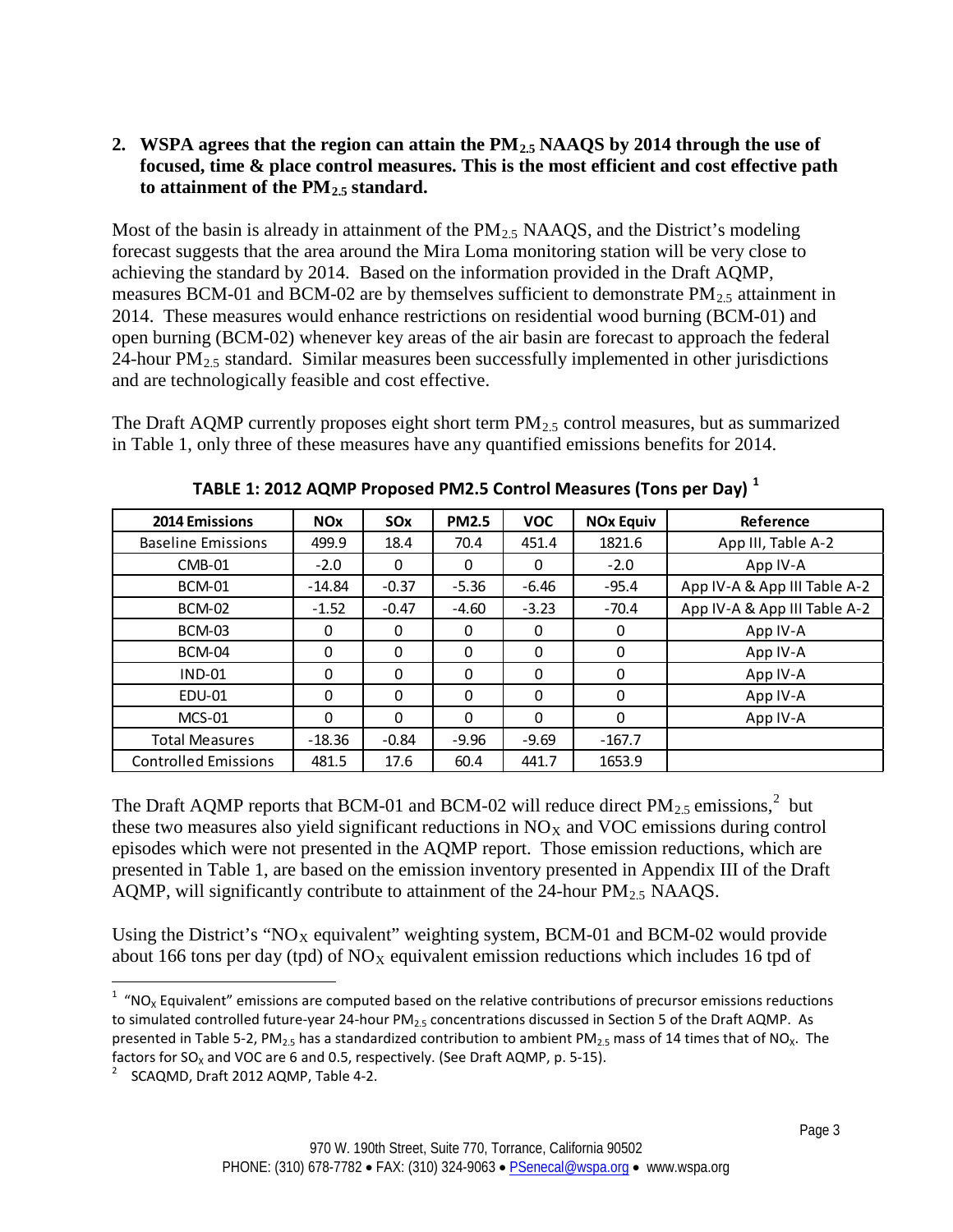$NO<sub>X</sub>$  reductions. Based on these figures, 99% of the emission reductions quantified for the  $PM_{2.5}$  attainment demonstration are attributable to BCM-01 and BCM-02. These two measures, by themselves, will deliver the needed emissions reductions and represent the most efficient and most cost effective path to attainment of the  $PM_{2,5}$  standard by 2014.

# **3.** Proposed Control Measure CMB-01 (Further NO<sub>X</sub> Reductions from RECLAIM -Phase I) is not needed for the PM<sub>2.5</sub> attainment demonstration. CMB-01 should be **removed from the Short-Term PM2.5 Control Measures.**

In part, the 2012 AQMP is designed to evaluate potential control measures and their effectiveness in meeting the federal 24-hour  $PM_{2.5}$  NAAQS. The predicted 24-hour  $PM_{2.5}$ Design Value for 2014 at the Mira Loma monitoring station was  $37.3 \,\mu$ g/m<sup>3</sup>, which exceeds the 24-hour PM<sub>2.5</sub> standard of [3](#page-3-0)5  $\mu$ g/m<sup>3</sup>.<sup>3</sup> The controlled scenario includes measures BCM-01 and BCM-02 which would restrict residential wood burning and open burning on a basin-wide basis on days predicted to have an ambient concentration of 30  $\mu$ g/m<sup>3</sup> or greater (approximately 60 noburn days used in the modeling). With those controls, the Design Value for 2014 was predicted to be 3[4](#page-3-1).2  $\mu$ g/m<sup>3</sup> which is below the 24-hour NAAQS.<sup>4</sup>

The Draft AQMP does not include a sensitivity analysis for the short-term  $PM_{2.5}$  control measures, but using the District's " $NO<sub>X</sub>$  equivalent" weighting system it is reasonably deduced that CMB-01 (Phase I) does not meaningfully contribute to the  $PM_{2.5}$  attainment demonstration. As shown above in Table 1, BCM-01 and BCM-02 would provide about 166 tpd of " $NO_X$ " equivalent" emission reductions, including 16 tpd of  $NO<sub>X</sub>$ . By comparison, proposed measure CMB-01 (Phase I) would only reduce 2 tpd  $NO<sub>X</sub>$  which represents a mere 1% of the  $NO<sub>X</sub>$ equivalent emission reductions proposed for 2014. This equates to less than  $0.1\mu\text{g/m}^3$  of quantified ambient improvement which is statistically irrelevant to the  $PM_{2.5}$  attainment demonstration for 2014.

The Draft AQMP succeeds in showing that Control Measures BCM-01 and BCM-02 can provide all of the air quality improvement needed for the District to demonstrate attainment of the 24 hour PM<sub>2.5</sub> NAAQS by 2014. As such, CMB-01 should be removed from the Short-Term PM<sub>2.5</sub> Control Measures in this plan.

 $\overline{a}$ 

<span id="page-3-0"></span> $3$  2012 AQMP Chapter 5 and Appendix V.

<span id="page-3-1"></span><sup>&</sup>lt;sup>4</sup> It is not clear from the Draft AQMP and supporting Appendix V whether the pollutant co-benefits (e.g., 16 tpd  $NO<sub>x</sub>$ ) attributable to measures BCM-01 and BCM-02 were accounted in the CMAQ model. If not, that inclusion would drive the predicted design value for the controlled scenario lower than the reported value of 34.2  $\mu$ g/m<sup>3</sup>.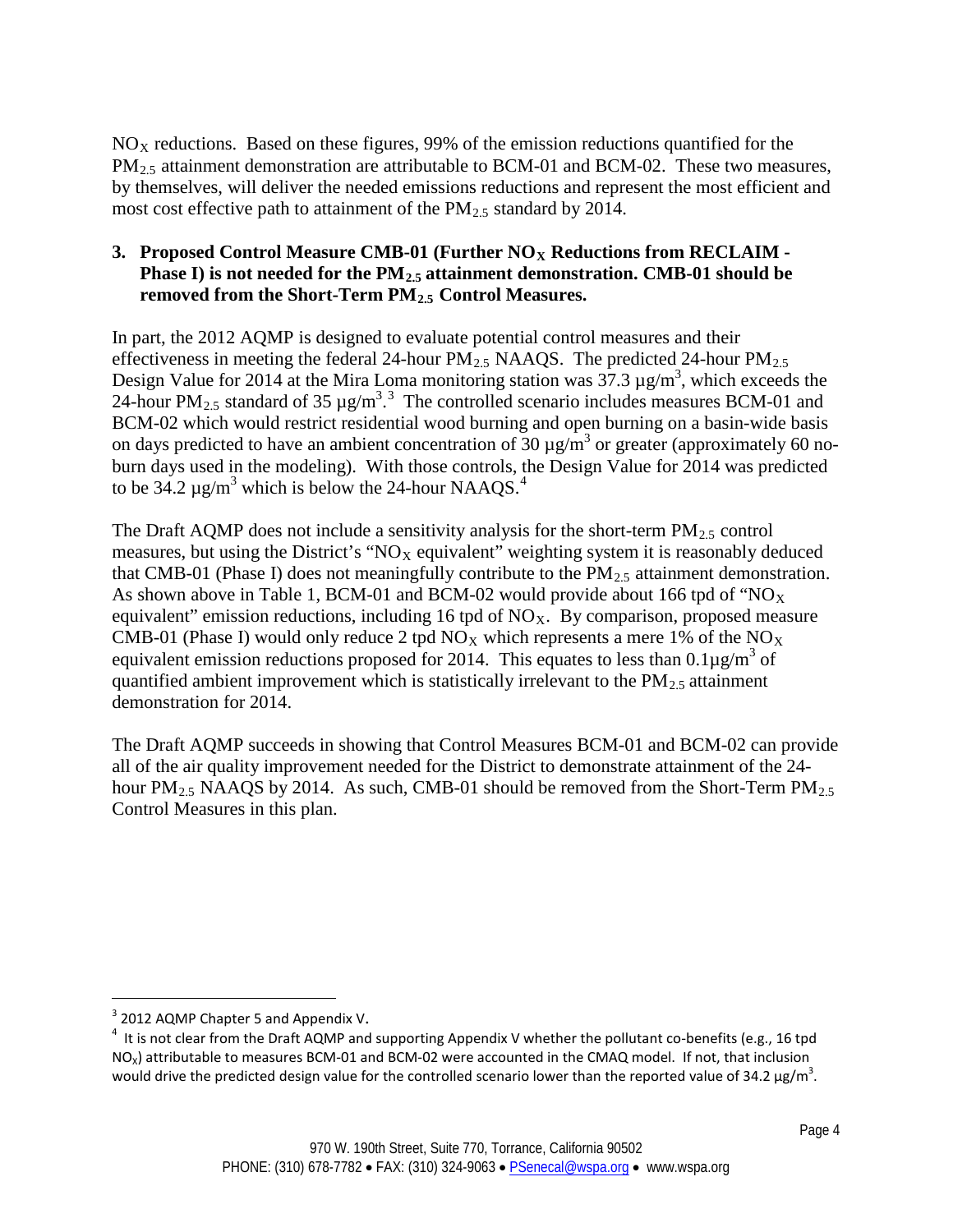4. **Proposed Control Measure CMB-01 (Further NO<sub>X</sub> Reductions from RECLAIM) needs to be wholly reconsidered. The Draft AQMP fails to properly consider RECLAIM market demand, or the cost implications of supply reductions. CMB-01 should be removed from the 2012 AQMP.**

As recognized by all stakeholders, the region still has a long way to go to meet the federal ozone NAAQS. The Draft AQMP notes:

"The Basin faces several ozone and PM attainment challenges, as strategies for significant emission reductions become harder to identify and the federal standards continue to become more stringent.

… In finding the most cost-effective and efficient path to meet multiple deadlines for multiple air quality and climate objectives, it is essential that an integrated planning approach is developed."[5](#page-4-0)

We agree with this concept and would suggest that the Draft AQMP does not achieve this objective. Proposed Control Measure CMB-01 (Phase I) suggests:

"The proposed Phase I reductions are designed to enhance timely attainment of the 24-hr PM<sub>2.5</sub> standard by 2014 by taking advantage of currently approximately 8 tpd of excess RTC in the market. A shave of 2 tpd of  $NO<sub>X</sub>$  RTCs should not cause a significant impact to the market."  $<sup>6</sup>$  $<sup>6</sup>$  $<sup>6</sup>$ </sup>

This statement is inaccurate for several reasons: (1) the Draft AQMP provides no evidence to support the assertion concerning the future RECLAIM RTC supplies; (2) there is no evidence presented or implied to support a position that a 2 tpd  $NO<sub>X</sub>$  reduction in the market is reasonable nor feasible in the short- or long-term; and (3) there is no suggestion of a control strategy that would be the basis for such emission reductions. Finally, we reiterate that Control Measure CMB-01 is unneeded for the  $PM<sub>2.5</sub>$  attainment demonstration.

## • **The market data used to support CMB-01 (Phase I) reflected a major recession (i.e., 2008-2010); those data do not reflect a "normal" economy and are not indicative of the RECLAIM RTC supply needed to support the Southern California economy.**

The Draft AQMP suggests that the  $NO<sub>X</sub>$  RECLAIM market has a surplus which can be "shaved" with no significant impact to the market. This supposition is based on the District's review of  $NO<sub>X</sub> RTC$  data from 2008-2010. Elsewhere in the Draft AQMP it is acknowledged that the 2008-2010 period was impacted by a major recession. That recession significantly suppressed economic activity in most sectors of the economy including transportation, goods movement, and electricity demand. Those recessionary impacts are indeed reflected in the referenced 2008-2010

<sup>-&</sup>lt;br>5  $5$  SCAQMD, Draft 2012 AQMP, p. ES-12.

<span id="page-4-1"></span><span id="page-4-0"></span> $6$  SCAQMD, Draft 2012 AQMP, Appendix IV-A, p. IV-A-14.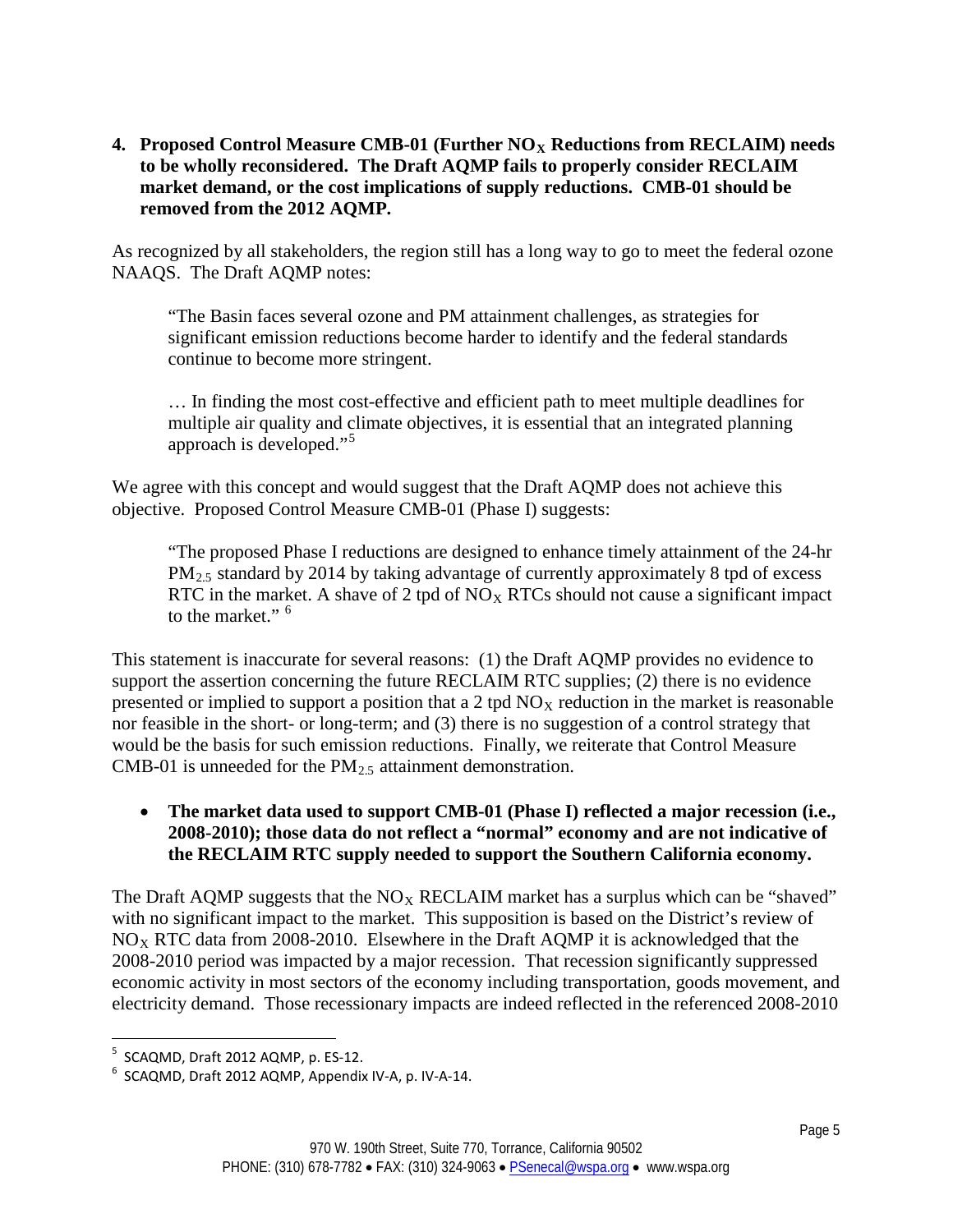RTC market data. But more importantly, that time period is an inappropriate basis for forecasting future RTC demand.

• **The District's ozone attainment strategy is dependent on the advancement of zero/near-zero technologies for transportation. That strategy will require that the**   $NO<sub>X</sub>$  **RECLAIM** market have sufficient RTC supply for significant new electricity **generation.**

As explained in the Regional Transportation Plan (RTP) and the Draft AQMP, attainment of the ozone NAAQS will not be possible without significant  $NO<sub>X</sub>$  emission reductions from the transportation sector. The Draft AQMP notes this repeatedly:

"…a transition to zero- and near-zero emission technologies is necessary to meet 2023 and 2032 air quality standards and 2050 climate goals. Many of the same technologies will address air quality, climate and energy goals."  $<sup>7</sup>$  $<sup>7</sup>$  $<sup>7</sup>$ </sup>

"Since most significant emission sources are already controlled by over 90%, attainment of the ozone standards will require broad deployment of zero- and near zero emission technologies in the 2023 to 2032 timeframe. On-land transportation sources such as trucks, locomotives, and cargo handling equipment have technological potential to achieve zero- and near-zero emission levels. Current and potential technologies include hybrid-electric, battery-electric, and hydrogen fuel cell on-road vehicle technologies. Other technologies and fuels may also serve regional needs, e.g. natural gas-electric hybrid technologies." <sup>[8](#page-5-1)</sup>

In short, this strategy involves transitioning the transportation sector from petroleum-based energy sources to electricity. California has some of world's most aggressive policies to reduce emissions from the electricity sector including demand management (e.g., energy efficiency) programs and emission standards. Part of that strategy includes the Renewable Portfolio Standard (RPS) which would eventually have utilities supplying 33% of electricity generation from zero emission technologies like solar and wind. But that leaves 60+% of our electricity coming from fossil-fueled sources for the foreseeable future.<sup>[9](#page-5-2)</sup>

Terminology aside, electricity is not zero-emissions and going forward much of the increased electricity demand in Southern California would need to be delivered from fossil-fueled power plants in the South Coast Air Basin. That electricity generation will need to be accommodated under the  $NO<sub>X</sub>$  RECLAIM market, and it is not in the 2008-2010 baseline.

<sup>-&</sup>lt;br>7 SCAQMD, Draft 2012 AQMP, p. ES-13.

<span id="page-5-1"></span><span id="page-5-0"></span> $8$  SCAQMD, Draft 2012 AQMP, p. 4-20.

<span id="page-5-2"></span> $9$  Hydroelectric and nuclear power plants are expected to supply less electricity to Southern California going forward due to declining snow packs and the threatened retirement of SONGS (in part or whole).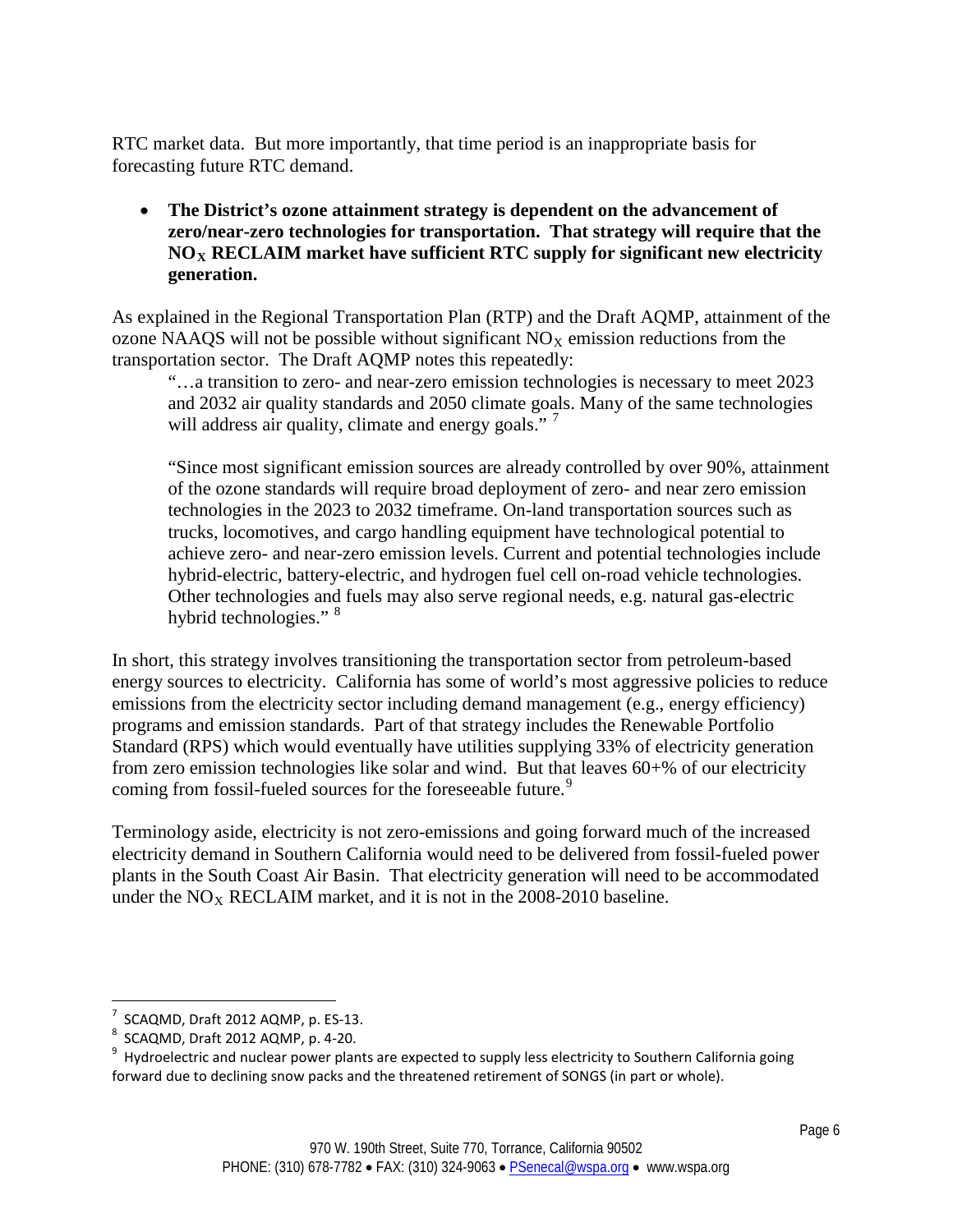• **The District needs to consider electricity sector impacts associated with a broadscale electrification initiative for transportation before proposing any new NOX RECLAIM shave. Failure to plan for such a structural change would challenge the feasibility of the District's zero/near-zero technologies strategy, negatively impact the Southern California economy, and may be contrary to State requirements under Assembly Bill 1318.**

Broad-scale transportation electrification will mean significant new demand for electricity. The District has worked to preserve emission offsets availability for electricity generation, in particular with certain exemptions for non-RECLAIM pollutants under Regulation XIII. But that could prove irrelevant if the  $NO<sub>X</sub> RECLAIM$  market lacks sufficient RTC supply to cover the  $NO<sub>X</sub>$  emissions associated with natural gas-fueled power plants needed to serve future load demand. And failure to plan for this under the RECLAIM market would complicate this AQMP's ambitions for zero/near-zero emission technologies. Yet the Draft AQMP fails in this regard:

"Energy projections made in this chapter reflect past energy usage in the South Coast Basin and energy projections made from utility and other agencies' planning documents. These projections reflect existing policies and regulations. This review does not include an analysis of energy implications from the control measures within this AQMP; this analysis is conducted within the EIR review."  $10$  (emphasis added)

In fact, CARB is working on a similar study as required under California Assembly Bill (AB) 1318. That law requires CARB, in consultation with the California Energy Commission (CEC), California Public Utilities Commission (CPUC), California Independent System Operator (CAISO), and the State Water Resources Control Board (SWRCB) to prepare a report for the Governor and Legislature that evaluates the electrical system reliability needs of the South Coast Air Basin. The report is to include recommendations for meeting those reliability needs while ensuring compliance with state and federal law requirements for emission offsets (i.e., ERCs and RTCs).

The AB 1318 study was demanded by the legislature specifically because of concerns about current air permitting issues facing power plants under SCAQMD jurisdiction. The CARB report is to include recommendations for long-term, sustainable permitting of additional needed capacity. Under the statute, this report was due on or before July 1, 2010 but was not delivered. At this time, the draft AB 1318 report is scheduled for release in "Fall 2012." <sup>11</sup> The results of this study, which is the first of its kind for Southern California, are critical to understanding the baseline forecast against which the District would consider the additional electricity sector impacts associated with a broad-scale electrification initiative for transportation. It would be

<span id="page-6-1"></span><span id="page-6-0"></span><sup>&</sup>lt;sup>10</sup> SCAQMD, Draft 2012 AQMP, p. 10-1.<br><sup>11</sup> CARB, AB 1318 Project Overview and Status Report: South Coast Air Basin Electric Reliability and Offset Needs Assessment, June 22, 2012.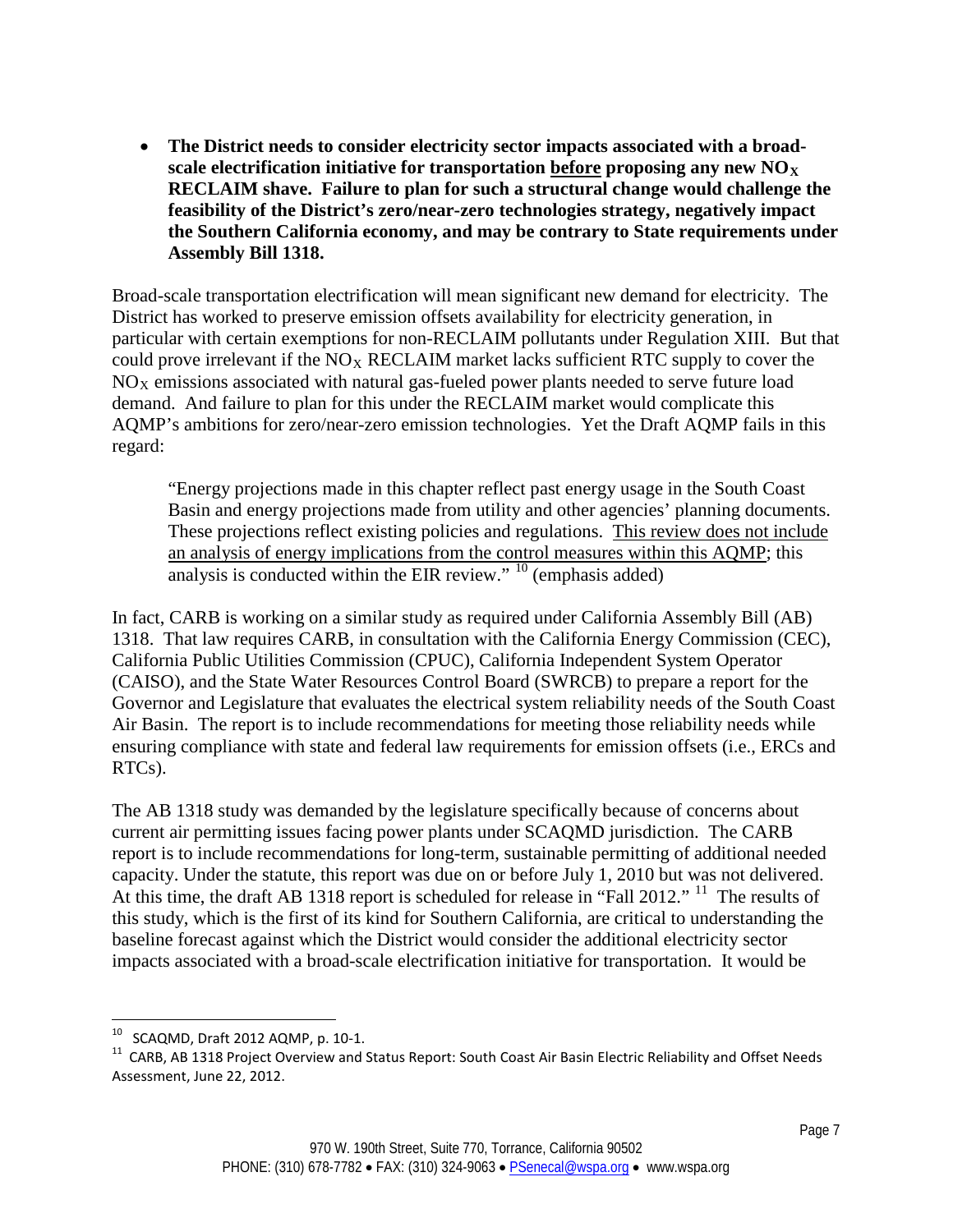premature to consider any new  $N_{X}$  RECLAIM shave which could constrain future power plant operations prior to the review of this report and additional needs analysis.

Based upon the above and given that the proposed  $NO<sub>X</sub> RECLAIM$  shave under CMB-01 (Phase I) is not needed for the  $PM_{2.5}$  attainment demonstration, we recommend that CMB-01 (Phase I and Phase II) should be removed from the 2012 AQMP.

# • **Any future RECLAIM shave should be limited to those required under BARCT authority.**

According to the Draft AQMP, the California Health and Safety Code (H&SC) requires the District to monitor the advancement in Best Available Control Retrofit Technology (BARCT), and if BARCT advances the District is required to periodically reassess the RECLAIM market, overall facility caps, and reduce the RTC holdings, as if the equipment located at the facilities would be subject to applicable equivalent command-and-control BARCT levels. The BARCT evaluation must include an evaluation of the maximum degree of reduction achievable with advanced control technologies taking into account the environmental, energy, and economic impacts for each class or category of source.

Any proposed  $NO<sub>X</sub>$  RECLAIM shave should be limited to those required under this BARCT authority. The size of any such shave cannot be specified until the required BARCT evaluation has been completed.

Any  $NO<sub>X</sub>$  **RECLAIM** shave would impose significant costs on the Southern **California economy. The AQMP must include a proper cost effectiveness analysis for CMB-01.**

The Draft AQMP makes several representations concerning the cost effectiveness of Control Measure CMB-01.

- CMB-01 (Phase I): "It is expected that the cost effectiveness for this control measure would be in the neighborhood of \$7,950 per ton for Phase I based on the most recent RTC trading prices." <sup>[12](#page-7-0)</sup>
- CMB-01 (Phase II): "It is expected that the cost effectiveness for this control measure would be in the neighborhood of \$16,000 per ton  $NO<sub>X</sub>$  reduced."<sup>[13](#page-7-1)</sup>

Subsequent to the release of the Draft, District staff suggested in several public meetings that the cost of the Phase I NO<sub>X</sub> shave could actually be "zero." The cost to Southern California businesses of the proposed CMB-01 would most certainly not be zero, and we would respectfully submit that the cost figures presented in the Draft AQMP are also improperly deduced.

<span id="page-7-1"></span><span id="page-7-0"></span><sup>&</sup>lt;sup>12</sup> SCAQMD, Draft 2012 AQMP, Table 6-4 and Appendix IV-A-15.<br><sup>13</sup> SCAQMD, Draft 2012 AQMP, Table 6-5 and Appendix IV-A-59.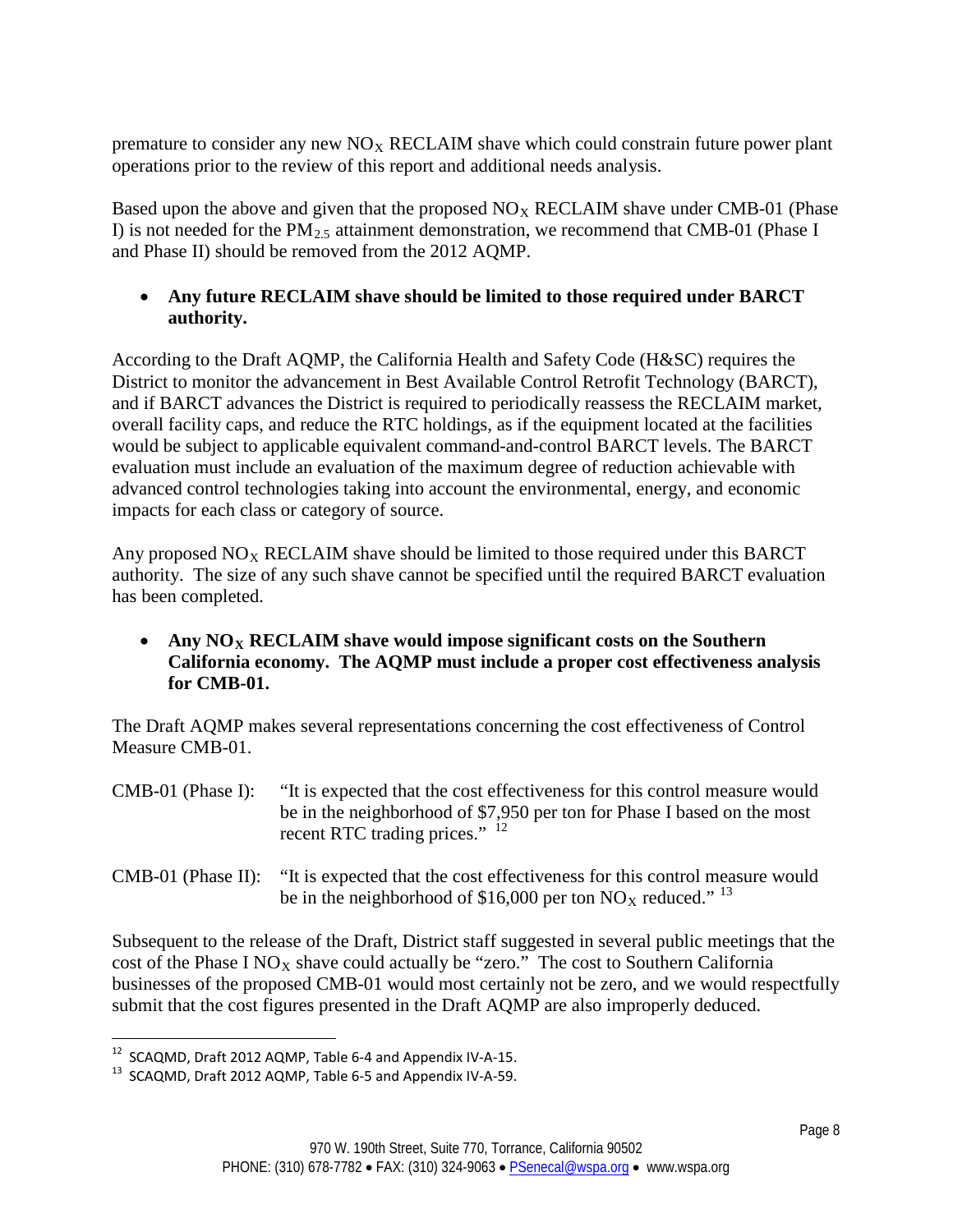RECLAIM is the oldest locally designed and implemented air emissions "cap and trade" program. As with any cap and trade program, the cost of allowances (i.e., RTCs) is dictated by both the market's view of the current supply-demand balance and the market's view of the future supply-demand balance. Any reduction in market supply (e.g., a shave), will cause the market to reassess the supply-demand relationship and the RTC market price will adjust accordingly. Past market prices cannot be used to forecast future prices when a major structural change is being proposed, such as a nearly 20% supply reduction. And if RECLAIM is unable to support key industrial sectors, the economic consequences could enormous.

Stakeholders and decision makers need to be presented a cost effectiveness analysis that is based on appropriate economic principles and information. The Draft 2012 AQMP fails to do that for proposed Control Measure CMB-01 (Phase I or Phase II).

## • **There is insufficient time to implement the proposed CMB-01 (Phase I) control measure.**

The Draft AQMP proposal for Control Measure CMB-01 (Phase I) suggests that the rulemaking for amending Regulation XX would be completed in 2013 and be in effect in 2014. This timetable is inadequate. First, a rulemaking of this type would be difficult to complete in 12 months especially because the proposed measure includes a number of controversial issues. Key among those issues would be the shaving methodology. The Draft AQMP states "staff will work with stakeholders to evaluate various shaving methodology (e.g., sector-specific or across-the-board)."<sup>[14](#page-8-0)</sup> That analysis alone will take time. Depending on the outcome of that evaluation, certain stationary sources may need to evaluate installation of new emission controls. Stationary sources would need no less than 2-4 years to design, construct, and operationalize new emissions controls necessitated by a reduction of  $NO_X$  RTC allocations (assuming control technology options are available). Given these realities, the implementation schedule for proposed measure CMB-01 (Phase I) is simply not achievable.

• **In summary, proposed measure CMB-01 (Phase I or Phase II) is not well**  considered. Since CMB-01 (Phase I) is not needed for the PM<sub>2.5</sub> attainment **demonstration, proposed measure CMB-01 (Phase I and Phase II) should be removed from the 2012 AQMP.**

## **5. If EPA issues a SIP call for an updated attainment plan for the (now revoked) 1-hr ozone NAAQS, that should be covered in a standalone plan (i.e., not in the 2012 AQMP).**

There has been much discussion over the last several months concerning recent litigation and court decisions suggesting that the District might need to prepare a new 1-hour ozone SIP. Should the District actually receive a SIP call to prepare a 1-hour ozone plan (which has not yet

<span id="page-8-0"></span>14 SCAQMD, Draft 2012 AQMP, Appendix IV, p. IV-A-14.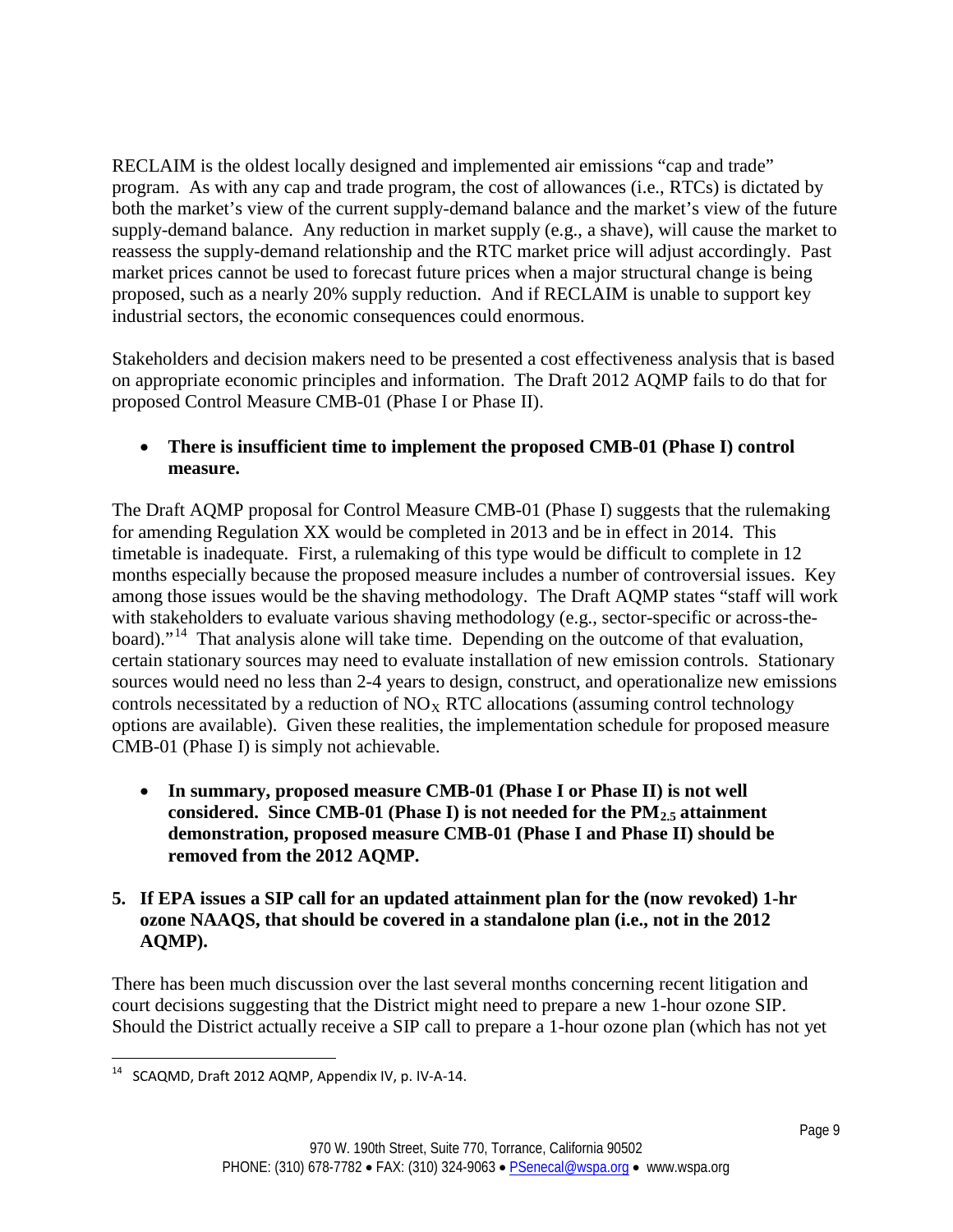occurred), that requirement should be satisfied in a separate plan in accordance with the schedule applicable to that SIP call. The District should not attempt to deal with that requirement in the 2012 AQMP because the requirements applicable to the 1-hr ozone standard, including inventory, model performance, modelled output, and emission reduction strategies are wholly different from those required under the current AQMP.

We expect that a revised 1-hour ozone plan will be eclipsed by the District's 8-hour ozone strategy as presented in the 2007 AQMP and revised in the 2015 AQMP. The compliance milestones for the 1-hour and first 8-hour (80 ppb) ozone plans would both be 2023. Based on prior District estimates, the overall emission reduction requirements for meeting the 1-hour ozone standard are within the range needed for the 8-hour ozone standard (particularly the 75 ppb NAAQS). To date, no full-scale assessment has been made to confirm this assertion.

The District has not prepared a recent attainment demonstration for the 1-hour ozone NAAQS, so the existing analyses are based on outdated inputs, models and EPA guidance. The 1-hour and 8-hour ozone NAAQS also have different forms (beyond the averaging periods) which make quantitative comparisons problematic. The Draft 2012 AQMP notes these issues:

"If a 1-hour ozone SIP is requested by U.S. EPA, the SIP would be due within 12 months of such a SIP call. The attainment demonstration in the SIP would have to show attainment within 5 years with a potential 5-year extension, which would be a similar timeframe as is required for the 1997 8-hr ozone standard (deadline of 2023). However, many new technical issues such as modeling for the attainment demonstration and other CAA requirements would require U.S. EPA's guidance, since the previous preambles/guidelines are no longer directly applicable. Based on previous modeling estimates, the control strategies that are needed to attain the 8-hour ozone standard are nearly identical to those that would be needed to attain the 1-hour ozone standard." [15](#page-9-0) (emphasis added)

Should EPA issue a 1-hour ozone SIP call, the District should take the full 12 months allotted to develop a standalone 1-hour ozone AQMP using current inputs, models and updated EPA guidance. The 2012 AQMP should make no assertions concerning the attainment strategy for the 1-hour ozone NAAQS; the required technical analyses have not been completed.

#### **6. Proposed Control Measure MCS-03 (Improved Startup-up, Shutdown and Turnaround Procedures) was covered in the 2007 AQMP and is already in rule development based on that authority. The measure should be removed from the 2012 AQMP.**

As noted in the Draft AQMP, this proposed measure would be a carryover from the 2007 AQMP and SIP submittal. The District has already commenced rule development activities for this measure on the basis of the 2007 AQMP authority. For that very reason, the inclusion of proposed measure MCS-03 in the 2012 AQMP is duplicative and unnecessary.

<span id="page-9-0"></span>15 SCAQMD, Draft 2012 AQMP, p. 8-3.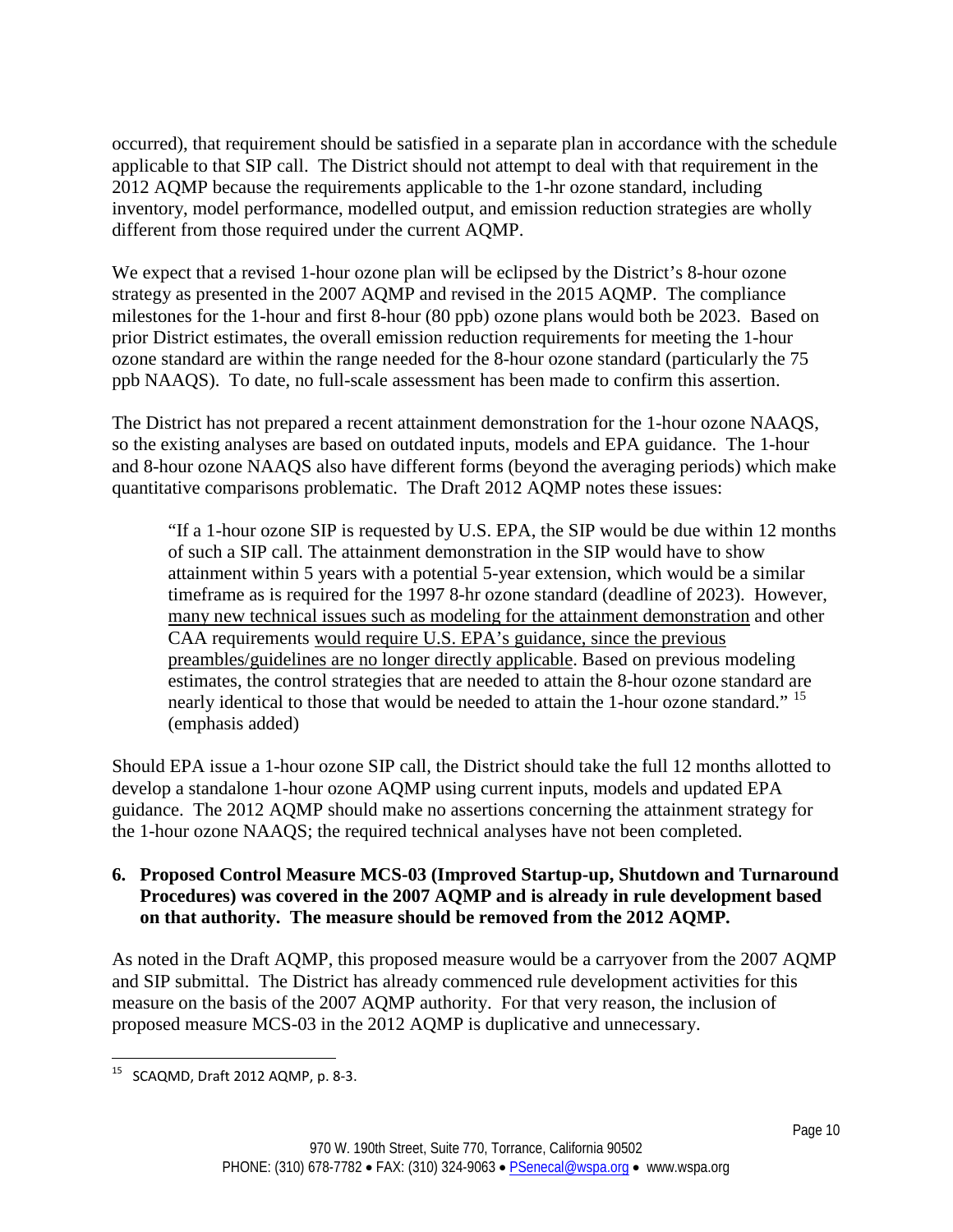Proposed Control Measure MCS-03 should be removed from the 2012 AQMP. Notwithstanding this fact, WSPA will submit detailed comments on proposed Control Measure MCS-03 under separate cover.

**7. The schedule for this AQMP has not provided stakeholders with the opportunity to effectively review and comment on key documents. The District should lengthen the AQMP schedule to ensure stakeholder input and comments can be given due consideration.**

Despite the best intentions of District staff, the process and schedule for this AQMP has been altered and compressed, which has impaired stakeholders ability to effectively review and comment on key documents. Despite months of AQMP Advisory group and Scientific, Technical & Modeling Peer Review (STMPR) group meetings, the strategy outlined in the Draft AQMP released on 12 July was radically different from that which had been presented by District staff to public stakeholders only two weeks earlier. We cannot understand how such abrupt change of direction occurred given that EPA and CARB stakeholders were active participants in those Advisory and STMPR group meetings.

Then the Notice of Preparation/Initial Study required for compliance with the California Environmental Quality Act (CEQA) was released on 28 June. That document contained outdated information and other material errors which led to a revised NOP/IS having to be issued on 2 August. Despite that, stakeholders are being "strongly urged" to deliver their comments on the Draft AQMP by 31 August when it has already been announced that a brand new Draft AQMP is set to be released in mid-September with as-yet-unspecified changes. It seems unlikely that public comments submitted by 31 August could reasonably be considered prior to issuance of the second draft plan. Furthermore, the as-yet-unseen socioeconomic analysis and the Draft Environmental Impact Report (DEIR) won't be released until mid-September, yet the District continues to suggest this public process can be completed by December 2012.

This continued schedule compression has left stakeholders without sufficient time for review of AQMP products (those actually released, as well as yet to be released). Furthermore, District staff are not going to have sufficient schedule or resources to fairly consider and respond to stakeholders' comments. This is an unacceptable situation for a plan of such importance to the health and welfare of Southern Californians. The only available remedy for this condition is to relax the 2012 AQMP schedule to allow for full and proper consideration of stakeholder inputs and comments.

As for the 2015 AQMP, we would strongly encourage the District staff to defer debate on the region's ozone strategy for that plan and begin that public process much earlier. The District should confer with key stakeholders early to ensure the current AQMP process situation is not repeated.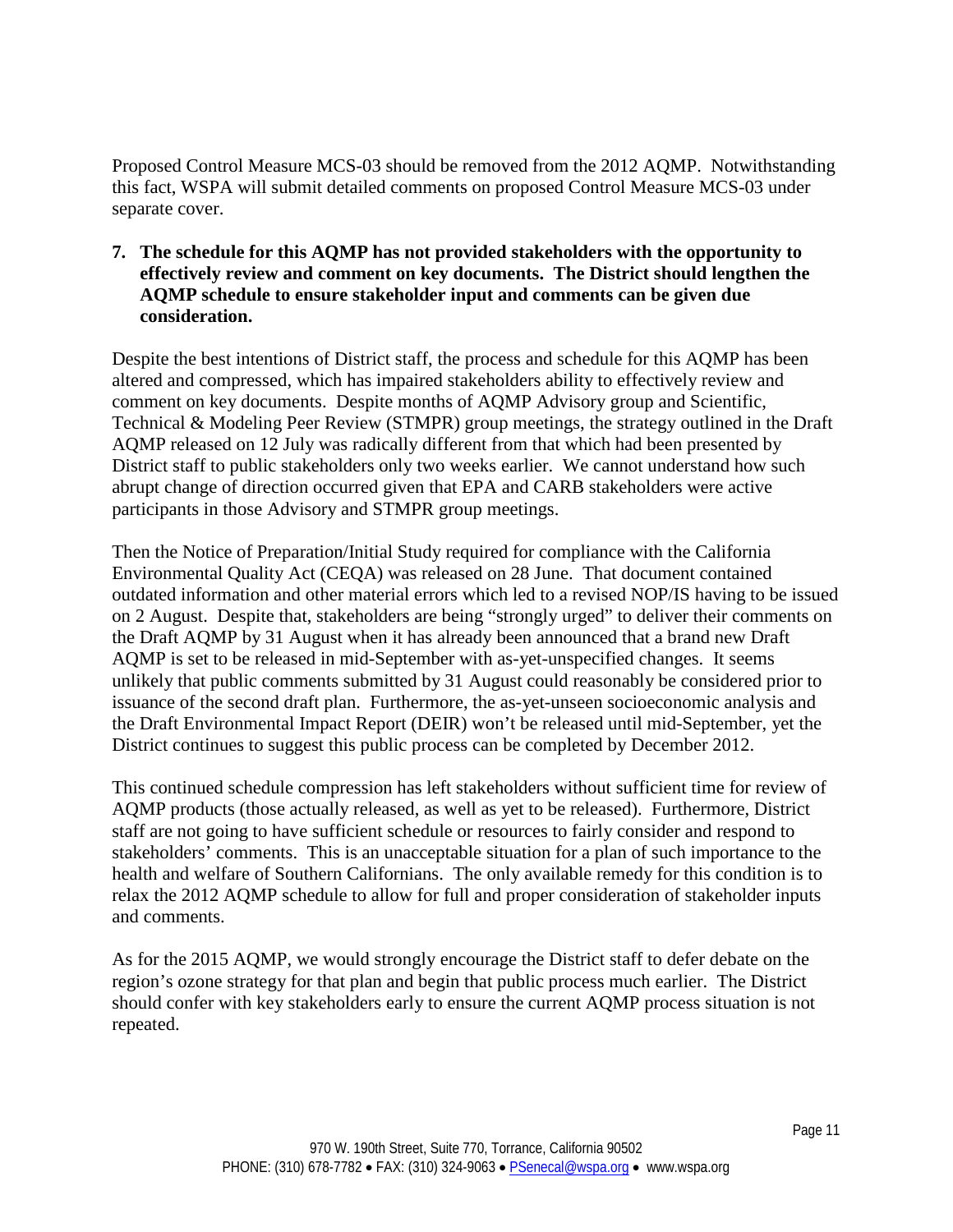#### **8. Economic impacts need to be considered in the AQMP. The Draft AQMP has not provided sufficient information to stakeholders and decision makers. Information on the economic impacts of the AQMP should be released with sufficient schedule to allow proper review, comment, and decision making.**

The regional air quality plan should strive to achieve our environmental objectives as cost efficiently as possible. And plan actually states that as an objective:

"…this Draft 2012 AQMP strives to identify the most cost-effective and efficient path to achieve federal clean air standards."<sup>[16](#page-11-0)</sup>

Stakeholders and the Governing Board need to have a full and (reasonably) complete understanding of the costs and benefits of the policy options before them. While the Draft AQMP provides some of this information, to date it has fallen short of providing an acceptable level of detail on the economic costs and impacts associated with the proposed plan. The cost analyses provided in this Draft AQMP have often been incomplete, deferred or summarily dismissed. The plan suggests certain control measures are cost effective without providing evidence to support those claims. And certain economic analyses, most notably the socioeconomic analysis, are still yet-to-be-released. This is interesting given that one of the actions under the "AQMD Air Quality-Related Energy Policy" directed the following:

"Conduct appropriate socioeconomic studies to identify the societal costs and benefits for the implementation of zero and near-zero emissions strategies, including but not limited to, further electrification and impacts on businesses and jobs." $17$ 

These studies have not been released to the public, leaving stakeholders and the Governing Board without sufficient information to consider important policy choices. We would suggest that the AQMP schedule needs to be revised (i.e., extended) to allow these important economic information to be released and sufficient time for stakeholders to review, understand, and comment on the economic information related to this plan. In the meantime, we reiterate our position that the SIP submittal for this 2012 AQMP should be limited exclusively to the  $PM_{2.5}$ attainment demonstration consistent with EPA requirements to allow proper consideration of the region's next ozone strategy.

<span id="page-11-1"></span><span id="page-11-0"></span><sup>&</sup>lt;sup>16</sup> SCAQMD, Draft 2012 AQMP, p. ES-12.<br><sup>17</sup> SCAQMD, Draft 2012 AQMP, p. 10-3.